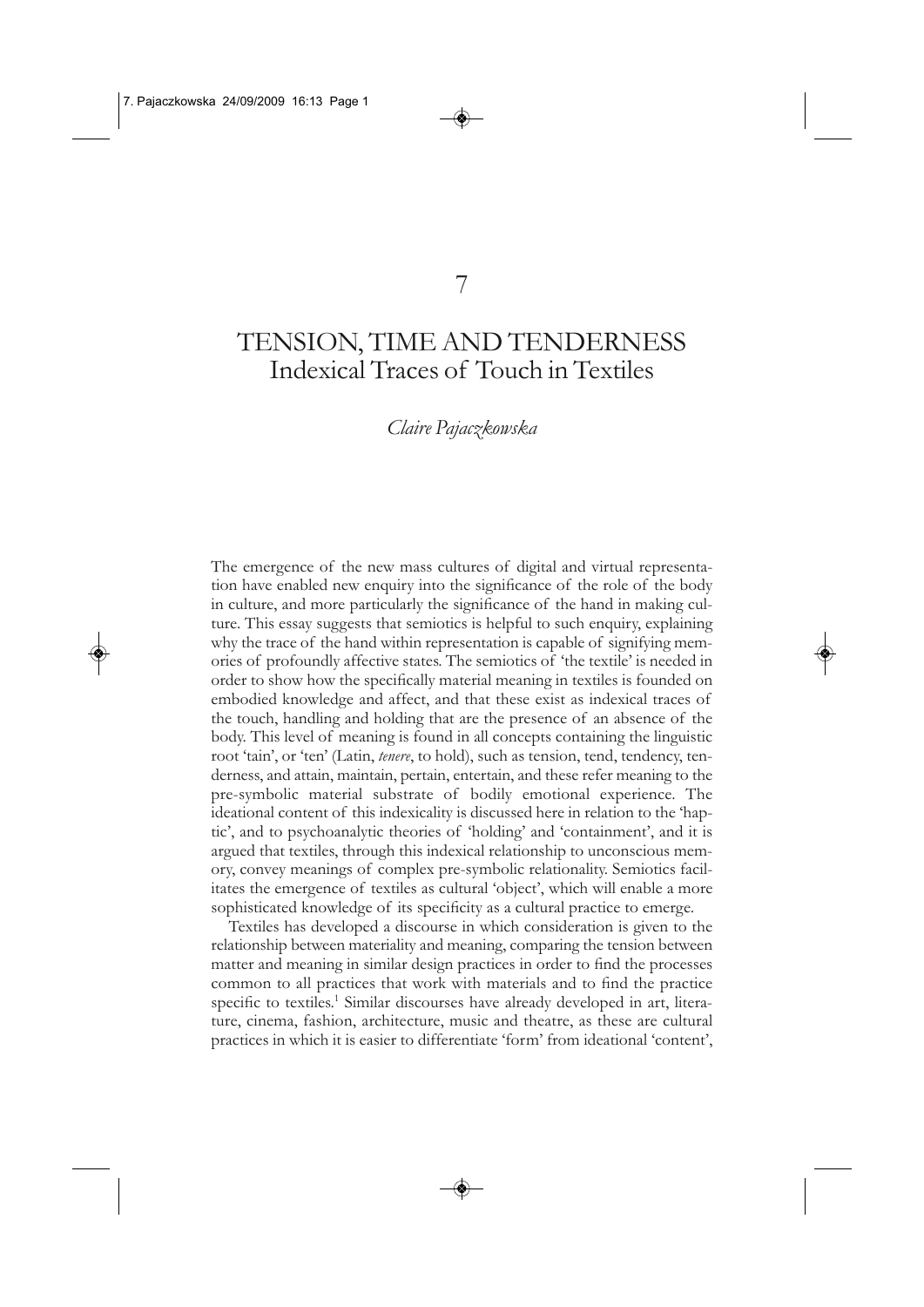whereas in textiles form and content are either very close, or indistinguishable. The meanings of textiles have referred to their function, use, means of manufacture or technological history, so that whilst the semiotics of art, literature, cinema, fashion, architecture, music and theatre are now well established, the semiotics of textiles has yet to find articulation, both internally, with the other components of textile discourse, and in its relation to the semiotics of other systems of signification. Here the semiology of Ferdinand de Saussure and the semiotics of Charles Sanders Peirce are both developed in relation to the specificity of materiality and meaning in textiles.

One reason for the relative absence of textiles from the semiotic field is the paradoxical status of cloth as simultaneously ubiquitous and invisible. It takes a specific kind of consciousness to enable textiles to achieve the status of a cultural object. Elsewhere, I have suggested that cloth and its component element, thread, have a cultural position that has endowed them with both an excessive materiality and an almost irrational immateriality.<sup>2</sup> Textiles have a privileged relationship to the senses and society, a relationship that is inscribed within the ritual, magical, superstitious and religious uses that articulate the meaning of cloth in culture.

A relationship of intimate proximity is created by the fact that bodies are universally adorned in fibre, and that the individual body is usually covered in cloth, which is for most of the time in contact with most of the surface of the skin, the body's largest and most sensitive organ. Related to this is the way in which human culture extends the pre-natal amniotic 'containment' of the body through the parental care that 'holds' the emerging self until culture itself takes on the role of providing the environment that facilitates subjectivity. This evolutionary strategy for survival results in the tendency of humans to 'ignore' their immediate environment, perceiving it as ambience rather than system. Much of the human ambient environment is textile, from domestic interiors to medical materials. These cultural facts overdetermine the relationship that textiles have to the haptic sense, and give rise to the curious phenomenon of cloth being experienced as simultaneously physically ubiquitous and conceptually absent. There are analogies in this logic of ubiquity causing a kind of 'invisibility', however. To explore the ways in which textiles have both matter and meaning it is useful to investigate a method that will enable us to determine the extent to which textiles can be considered as a 'languagelike' structure, given that language is the predominant articulation of culture. It is through language that the differences between nature and culture are identified, and it is, according to structural anthropology, the founding state of culture itself. So we can start by considering textiles within the conventional 'science of meaning': semiotics. Should we take Saussure's semiology, or Peirce's semiotics, as our method? Let's try both, and observe the differences between these methods in order to see which yields more relevant meaning.

Saussure suggests that signifying systems depend on patterns of the com-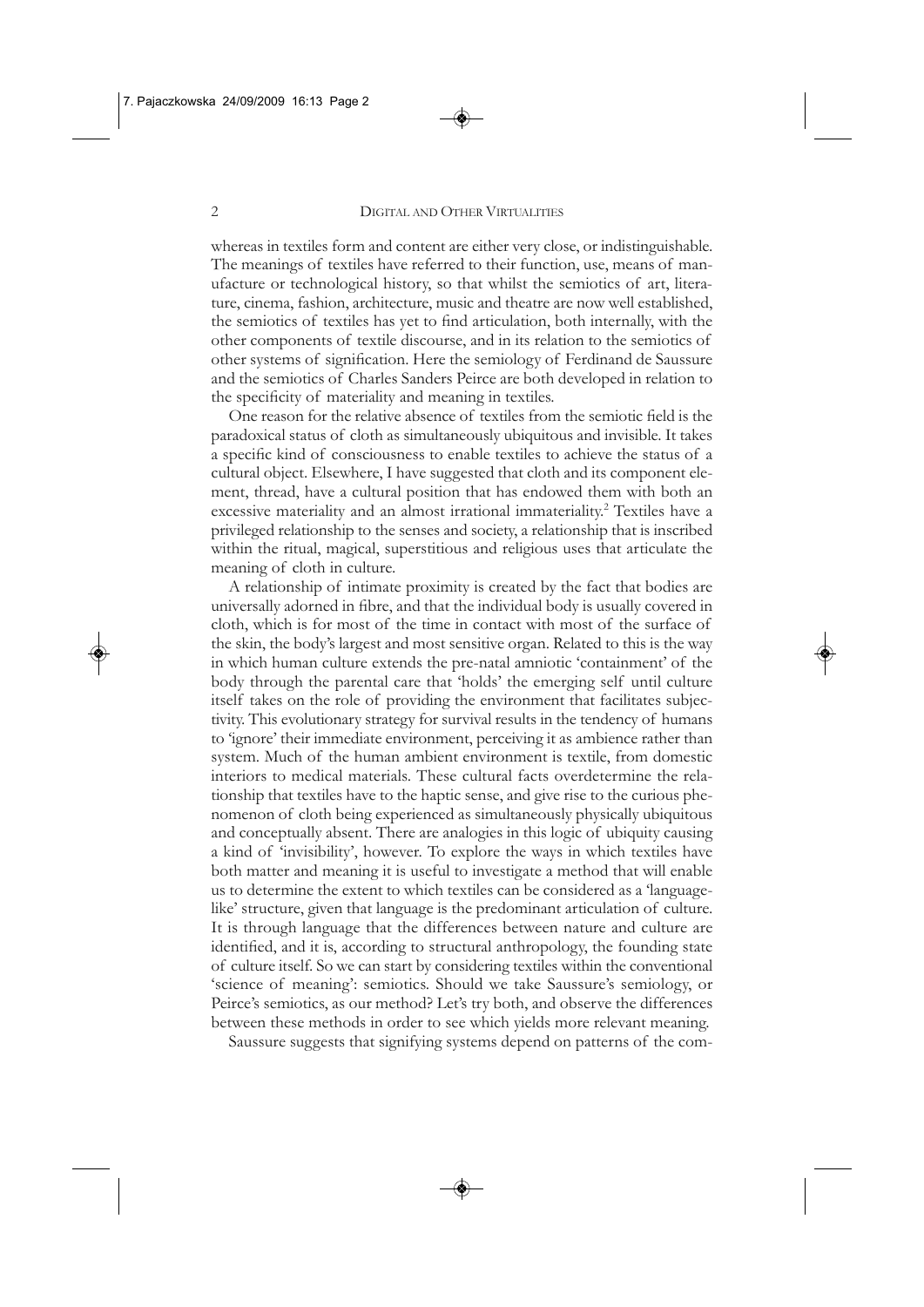bination of signs, as well as the internal structure of those signs. The sign is a relationship between the signifier, which is the material substrate, and the signified, which is the ideational content. When material and ideational are connected, there is meaning. When signifier and signified are articulated, there is a sign. Few signs have autonomous meaning, and most depend on their relation to other signs within two axes of difference, the paradigmatic and the syntagmatic—or, in other words, the axis of selection and the axis of combination. This collection of differences between things, like the intervals in the resonances that make up musical notes, is the pattern that Saussure identified as the structure of meaning.

One of the most interesting uses of Saussure's work to analyse the meaning of material was made by Roland Barthes in his essay on plastic, published in his *Mythologies*.<sup>3</sup> In the book's introductory essay, 'Myth today',<sup>4</sup> Barthes argues that Saussure's method of analysing language-like systems within a general theory has relevance for a range of contemporary popular cultures such as television, advertising, cinema, toys, garments, vehicle design, architecture, photography and so on, showing how the structure of meaning in representation contains within it the structure of ideology, as the 'first order'; signification of denoting carries a 'second order' signification of connoting. Barthes's essay on plastic materials explores the introduction of these, the new materials, into daily life in France, and he finds a mythology of the new scientifically derived substances located in a history that dislocates plastic from its industrial manufacture, and where the connotations, or 'second order' signification of the feel, look and names of plastics are discussed as generating meanings of both modernity and timelessness. Although a literary scholar by training, Barthes's passion for the mythologies of contemporary culture enabled him to make some sense of design practices. Later, Barthes's analysis of dress in *The Fashion System* explored the semiology of sartorial style.5 But the culture and practice of textiles remains uncharted territory for semiology.

Fifty years after Saussure's lectures were collected and published they generated a conceptual revolution in European thought, a movement of 'structuralism' that reached every area of science, theory and philosophy. For example, uses of Saussure's work include Claude Levi-Strauss's structural anthropology of myth, Jacques Lacan's concept of the psyche as signifying system, and a whole movement within literary theory, from semantics (Emile Benveniste) and poetics (Roman Jakobson) to narratology (Vladimir Propp) and genre studies (Todorov on fantasy). Emerging in Western Europe after the expulsion of Russian Formalists during the Stalinist reaction against the movement, the structuralism inherent in European theories of culture soon spread throughout the Anglophone world. Although semiology offered no specific method for investigating the structure of the image, cinema was one of the first cultural forms to attract a serious, sustained semiological approach, because of its status as part of a twentieth-century popular culture of urban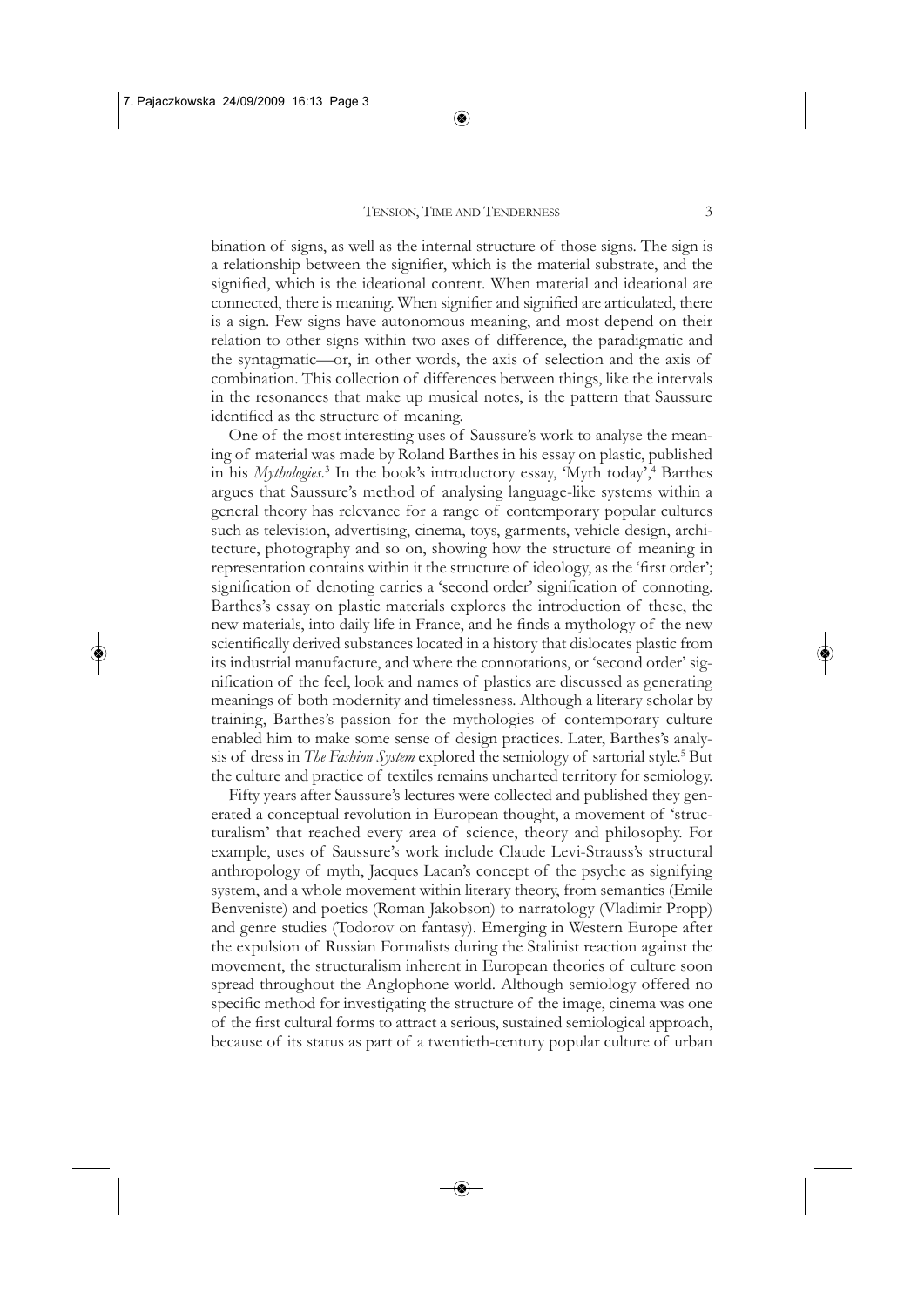modernity, and its proximity to the narrative structures of myth.<sup>6</sup>

Whatever the limitations of studying design as a signifying system, rather than as a process or practice, the structuralist method of analysis offers an important perspective that augments the largely descriptive, empirical, historical approaches that have constituted the theory of textiles to date. Textiles have been studied extensively, from the anthropological perspective of material culture, from the social historical perspective of both the history of technology and the history of labour, and from the perspective of design history as aspects of fashion or costume history, or furnishings of interiors. There is, however, a need for sustained inquiry into the meaning of textiles as ambient environment and signifying object, and as a cultural language, and it is to this inquiry that semiology can contribute.

How, in Saussurean terms, might we understand the 'language of textiles'? It may be useful to use Saussure's distinction between *langue* and *parole* to differentiate between textile as a generic noun, as in 'textile thinking', and the specific uses of textiles in the plural which, like the infinite variety of language use in *paroles*, are always multiple. The meaning of fabrics will always include reference to the means and methods of their manufacture, because textiles display the evidence of their tactility in the structure or surface of the material. This transparent evidence of the signs of the method of their making, ranging from the earliest hand-made felts and non-woven cloth to elaborate, computer-aided Jacquard weaves, digitally printed surfaces, and polymeric electro-conductive fibres integrated within cloth, has resulted in the discourse of textiles being primarily technical or historical, and in both cases essentially descriptive rather than analytical.

# **Tension**

Flat-weave fabrics include a range of different ratio arrangements between warp and weft yarns, and a range of different looms and technologies of production. The difference between various cloths with pile, from velvet, brocade and corduroy to flocking, generates meanings that relate to texture and touch. The flat-weave satins produce meanings that relate to smooth surfaces, sheen and sight. The meaning of each fabric depends on its relative place within a system of paradigmatic choices, say between flat-weave denim or velvet, and choices within a system of combination, such as denim in combination with PVC, or silk, lace, fur or knit, for instance. Many of these aspects of particular fabrics have been discussed by Barthes in *The Fashion System,* and although fashion clothing is the largest single manifestation of fabric in the world today, the semiology of textiles needs to extend beyond garments into other uses of cloth, and into other levels of meaning and abstraction.

What about the meaning of 'stitch' for example? The stitch, as sign, would depend on the relationship between its functional quality and the ideas that it connotes. This meaning will depend on the type of stitch used, considered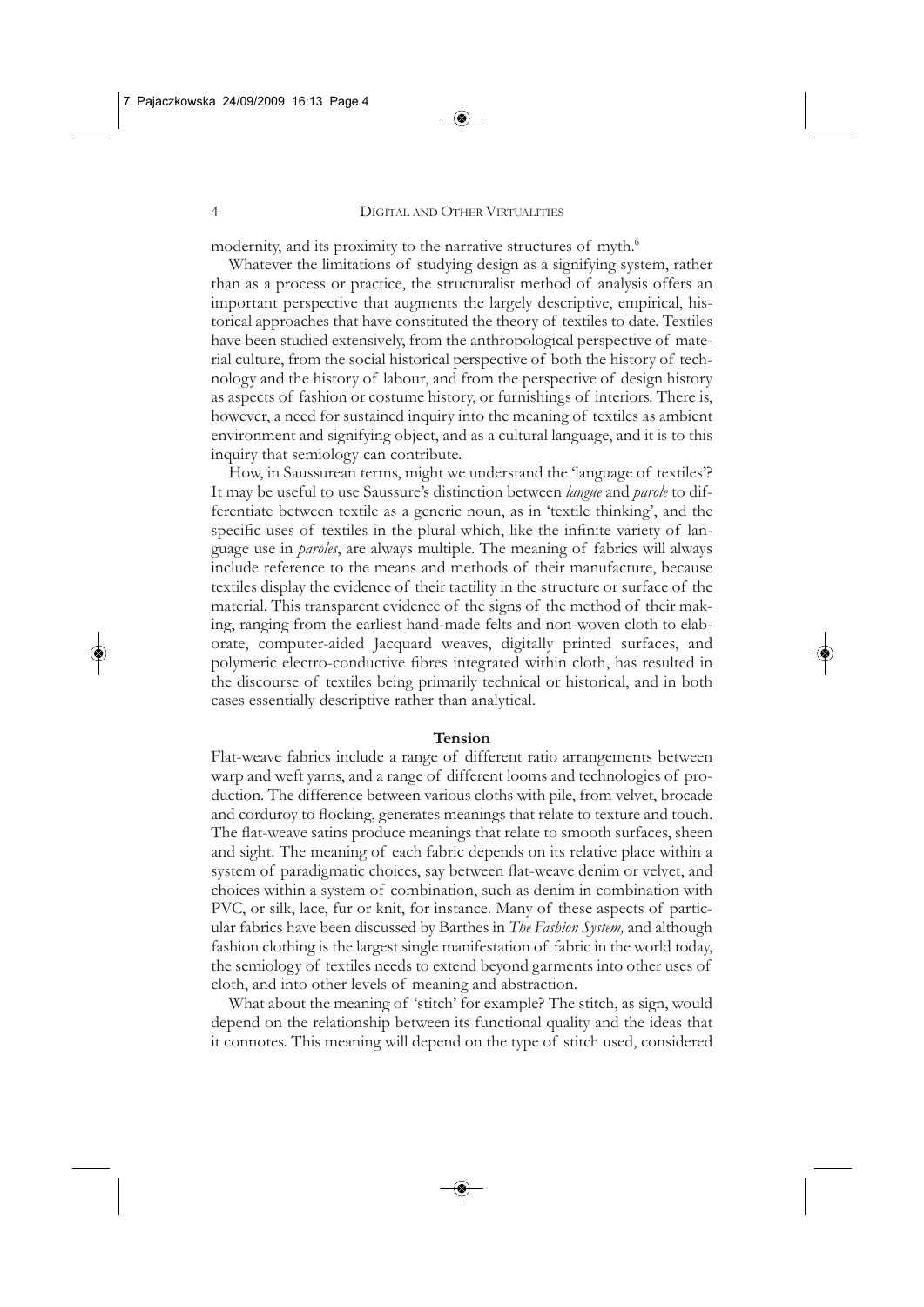as one of an innumerable series of different kinds of stitch. And the meaning will also depend on the relationship that the stitch has to other elements in the sequence of combined features. For example, a garment—say a jacket—may have a number of different types of stitching. Buttons are stitched; buttonholes edged, visibly, by machine; seams, lining and hems are stitched invisibly, by machine; and there may be a hand-sewn saddle stitch running along the outer edge of the lapels and collar.7 Each type of stitch derives its meaning in part from its function, such as securing the button to the fabric, sealing the edges of the buttonhole neatly, making a strong but invisible seam or hem, or providing a neat line of hand-stitching. In addition to its functionality, however, the stitch derives its meaning from its selection within a range of types, such as the difference between the ways in which buttons are attached (a toggle of wood secured with cotton cord twist; a horn toggle secured with leather thong; a mother-of-pearl two-hole button secured with parallel stitch; a moulded plastic four-hole button secured with contrasting cross-stitch; or a leather weave knot button with rivet fastener signifying the absence of stitch and the presence of machine-tooled fastener). The decorative use of stitch will comprise a selection from a range of types of embroidery stitch, such as running stitch, petit point, satin stitch, chain stitch, machine or hand stitch, so that the choice of cross stitch rather than saddle stitch, or blanket stitch across the edges of lapels, will produce different meanings, and again will accrue meaning from its combination with different fabrics, colours, tailoring, draping and silhouette—that is, elements chosen from the 'axis of combination'. The stitching of the garment entails a number of choices taken from the 'axis of selection', such as hemming or fused interface lining, single seam or flat 'French' seam, heat-welded seam, or knitted seam. Likewise, the meaning of the stitching will also depend on the relationship it has to the other components of joining, securing and surface decoration that exist on the garment. Buttons secured with rivets or studs, the stitching of a motif or logo, contrast stitching, or self-coloured, invisible stitching—these all form patterns of significant differences within the two axes of selection and combination, sometimes conceived diagrammatically as vertical and horizontal axes, that Saussure identifies as the structuring axes of signification. But how can this systematic ordering of differences tell us anything meaningful about 'the language of stitch'?

An identifying characteristic of a language is the fact that its patterns of combination and selection have an 'unmotivated' or 'arbitrary' relationship between their form and meaning, analogous to the arbitrary relationship between the sounds of words and their meaning. Can this be said of the elements of textiles—for example, the stitch as a means of securing two or more surfaces? This could manifest itself as the securing of patterns of pleats in curtains, in an interior design context, or the suture in surgery, or the stapler in the office, or a chain link fence around a sports field or car park, or a means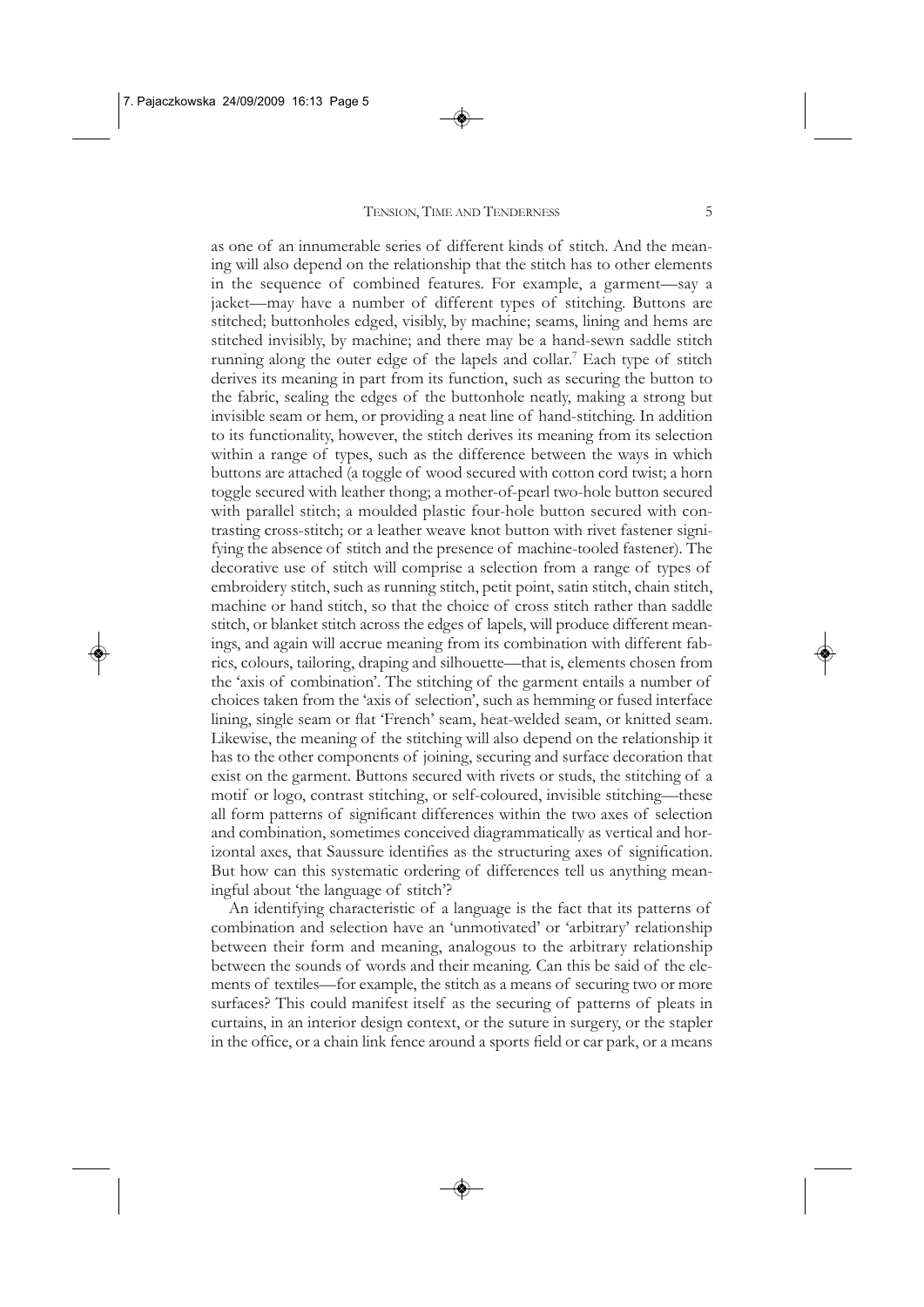of securing sails to a mast, walls to a roof structure, or sections of a vehicle shell structure. The stitch then has meaning as one selection from a range of possible ways of joining edges, materially, imaginatively or symbolically. This characteristic of the stitch as paradigmatic of a set of devices for 'linking' disparate elements gives it the status of a 'verb' within a syntax of materials. The advantages of conceiving textiles as a 'language-like' structure are many, but the first is that the textile is no longer conceived as inert matter but as an active material system in which matter is inextricably imbued with meaning.

Is the stitch a verb, or a form of punctuation? Does sewing have the function of an ampersand in grammar, simply connecting terms without differentiating between the quality or type of connection? Or is sewing more like a verb, with an infinite range of differences?

Where the stitch exists as a structural element of the fabric, as in knit or jersey, and as the structuring element of a culture ('*couture*' means sewing, in its literal translation), in the arts and crafts of embroidery, patchwork, quilting, crochet, lace-making, petit point, or the textile art of the avant-garde, the stitch can accrue a very wide range of meanings, which multiply in inverse relation to its status as a functional means of conjuncture. This is a point at which stitch acquires, most visibly, its dual meaning as a point of articulation. It conjoins both matter and ideational content. The craft of stitching may also function to join together the disparate elements of a self that needs time 'to oneself', or may serve to bring together a number of people for a specified time and place as part of a ritual of sociability, such as the quilting circles, sewing bees and knitting groups that have functioned in a range of social, historical and cultural contexts, from pioneer homemakers of nineteenthcentury America and the post-war suburban cultures of domesticity to the activity of avant-garde artists working with textiles today. In these cultures it is possible to find an episteme that derives from the specificity of the *techne*, which shares some of the features described by Richard Sennett as the 'ethics of the craftsman',<sup>8</sup> but extends beyond this to provide what Anton Ehrenzweig calls 'pre-articulate knowledge'.9 The structuralist method can be used to further develop these ideas for textiles.

Peirce's theory of semiotics, developed in his 33 volumes of writings on philosophy and theories of knowledge, offers an alternative method. For Peirce, the relationship between signifier and signified takes place across a spectrum of relational qualities that can be identified at three points of qualitative difference. Peirce called these firstness, secondness and thirdness, or icon, index and symbol. Each has a different level of proximity between the signifier and its signified, with the firstness of the icon having the most direct, proximate relationship of resemblance. For example, an iconic image of the sun might be a diagrammatic circle with rays spreading outwards from the periphery. There is a relationship of visible resemblance between the icon and its meaning. The indexical relation to sunlight might be a photograph,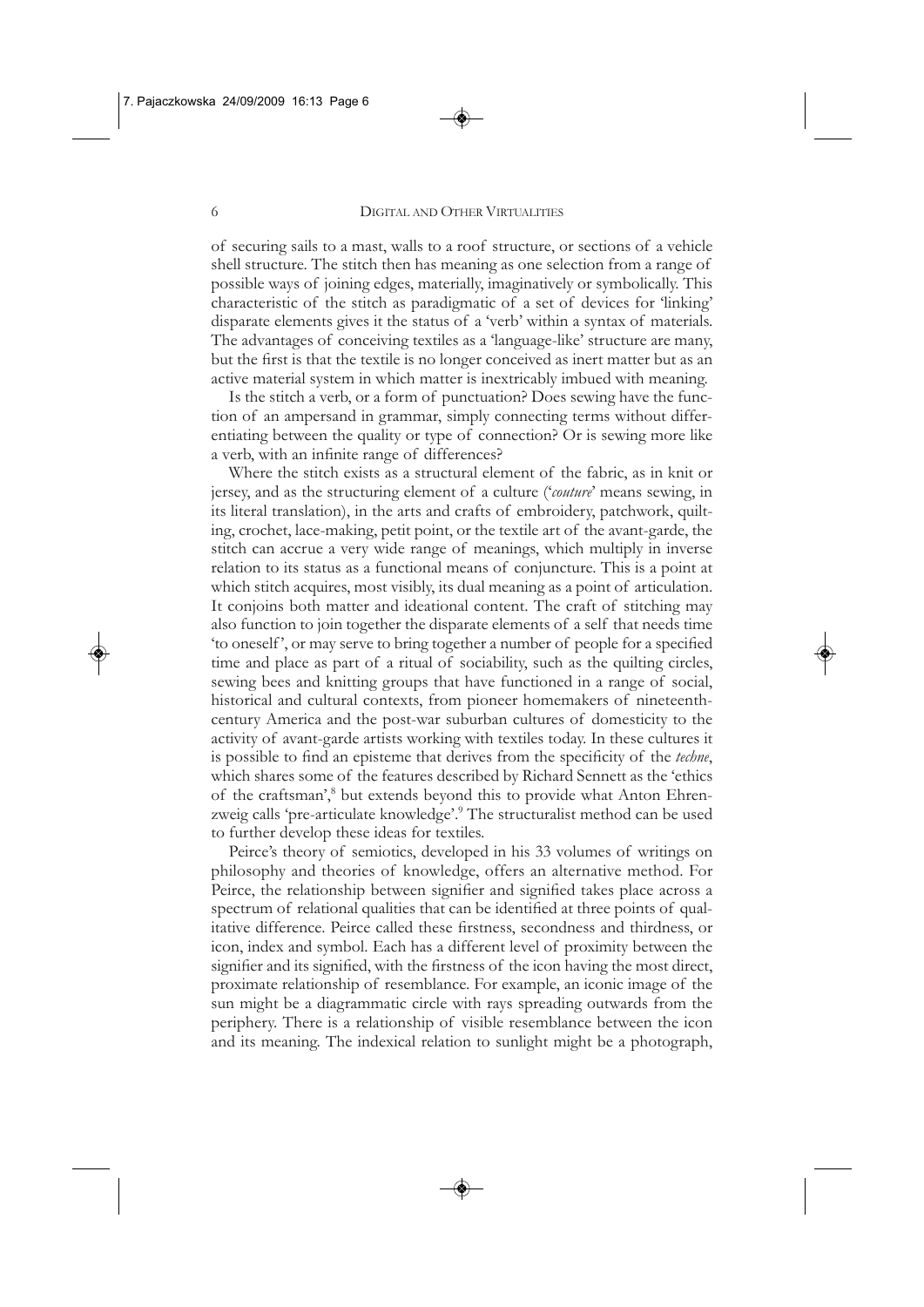where traces of sun exist in the form of chemical changes in the photographic process. A symbolic representation of sun exists in the word 'sun', which bears no resemblance to the signified except through convention and encoded patterns of difference.

The level of secondness, or indexicality, corresponds to a relationship of contiguity between signifier and meaning, so that the sign bears the trace of the presence of the signified. For example, the mercury expanding in a thermometer gives a trace of the heat that it measures through the pointer on a calibrated scale, and the weather vane gives a visible trace of the direction and movement of the wind. A photograph, taken with a SLR camera that exposes light onto plastic film coated with silver nitrate and developed into a negative, then printed onto light-sensitive paper and fixed, is a sign that has an indexical relationship to its object: the light reflected by the object is a trace of its existence.

Thirdness, or symbol, relates to those signs that have a relationship of 'unmotivated', 'arbitrary' or entirely abstract connection between signifier and meaning. Spoken or written language, for example, uses words that have no relation or resemblance to their ideational content. Onomatopoeia is an interesting exception that proves the rule, as are jokes like puns and 'double entendres'.

Although all three levels of semiosis are, according to Peirce, rarely found in isolation, and are approximate points along a scale of difference rather than absolute and mutually exclusive categories of difference, there is something to be gained from considering these as guidelines for thinking about meaning. This is especially useful with a form such as textiles, where the materiality of fabric plays such an important part in its significance, and where the symbolic levels of 'thirdness' are often found as one aspect of more iconic and indexical qualities. The very concept of proximity and distance as a means of differentiation has real purchase on a language of materials that are experienced as so liminal and ambient that they are often not perceived as having an 'objective' status at all. The complexity of the meaning of textiles as 'subjective objects' and as 'objective objects' is interesting, and is a complexity that confounds many analytic methods of classification, description and analysis.

We might use Peirce's semiotics to bring textile into clearer focus as a cultural object. As an artefact that always bears the traces of the process of its making, it tends to draw on the indexical level of 'secondness'—but textile culture makes full use of both 'firstness', iconicity, and 'thirdness', symbol. The iconic use of cloth is very much present in the logic of 'the fold', as the drape has been present in rituals of shrouding and mourning in all cultures. Textiles have themselves been subjected to ritual burial and entombment, as well as playing an important role in the burial rites of humans and their treasures. The drape is iconic in that it literally denotes the invisibility of things that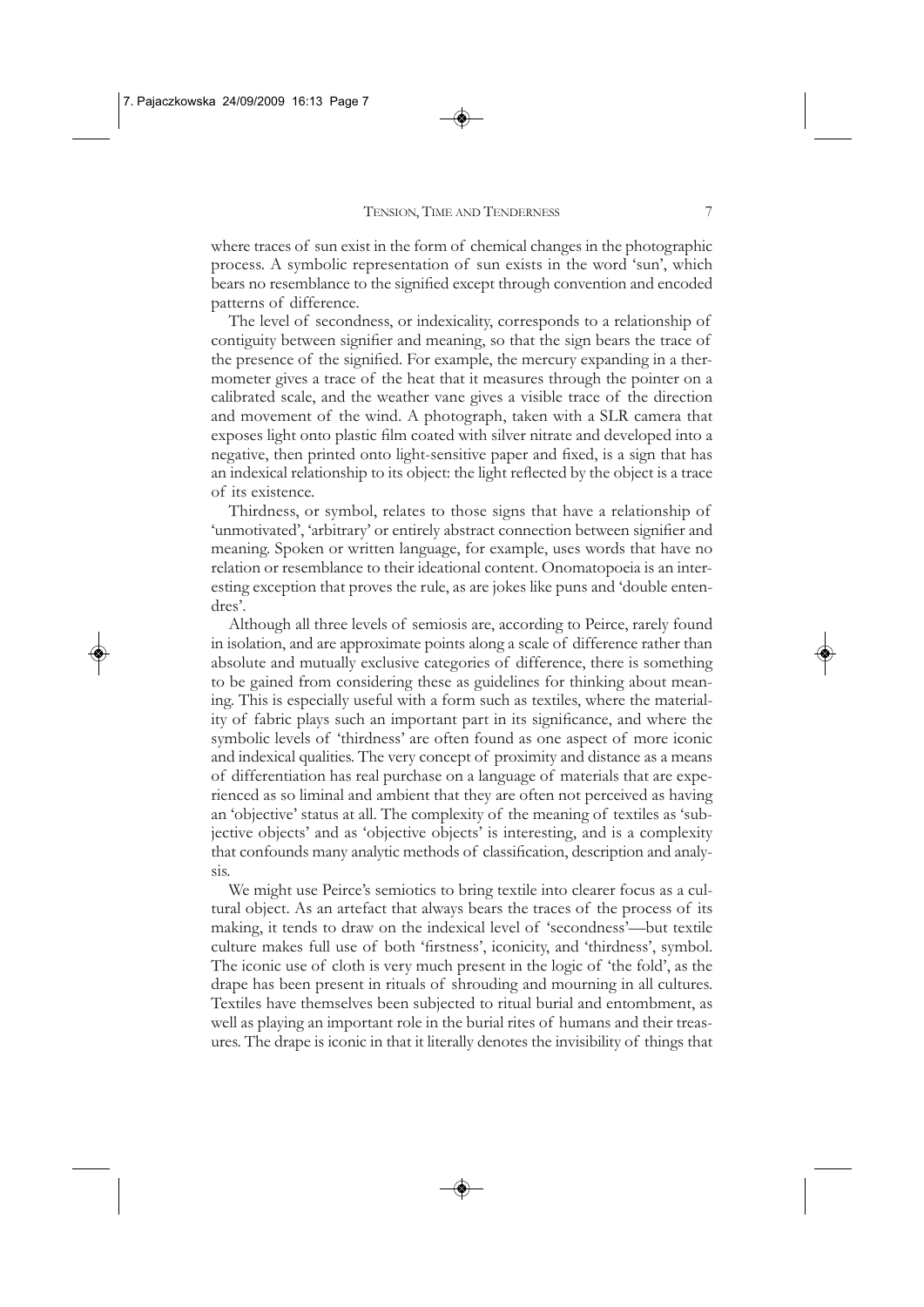are 'gone', 'lost' or 'dead'. The hiddenness that the textile can create, and therefore signify, is the relationship between perception and memory, which is the element common to both forms of signification (we can make visible, or present in representation, referents which are no longer present to our senses, and we can, through representation, sustain a memory of what once was but no longer is). Thus the twin aspects of mourning and representation are combined in the icon of the drape (the French language retains the traditional association between death and sleep: bed sheets are known as '*draps*').

The absorbent quality of cloth is also part of its capacity to signify as iconic, seen in the way that stains which indicate the capillary action of fibres retain the meaning of mark-making. The body as topos of conflict between nature and culture is, traditionally, prevented from staining fabric. There are many examples of the capacity of textile to signify through its use as symbol. Because textile absorbs liquid, it can be dyed to hold colour. Imperial purple (from the shells of Mediterranean shellfish), eighteenth-century military scarlet (from South American beetles), the gold embroidery of ecclesiastical garments, and the black clothes of European mourners (produced by expensive repetitive immersion in dye baths), are all examples of textile as symbol, although the association of the value of specific colours with the financial cost or rarity value of the dyestuffs adds a level of 'motivation' to the otherwise entirely symbolic association between colour and meaning. Deleuze suggests that the fold also contains symbolic Baroque meaning within the iconic, and certainly this is evident in the architectural conventions in which stone and marble and other hard materials are made to imitate or signify the pliability of the textile drape and fold.10 The vestigial remains of the ceremonial curtains we find at the cinema and the theatre and in other display contexts have symbolic meaning, with their indication of codes of spectatorship.

It is the Peircean concept of indexicality that is especially interesting to textile research. This is because of the way that textiles have indices of both tacit and tactile meaning contained within whatever other levels of semiosis they may denote. For example, how else to account for the meaning of the Yoruba tradition of producing elaborate stitching on fabric which is then dyed, so that the stitched cloth resists the dye, leaving an elaborate tracery of absent stitches when the stitching is unpicked? This is not the same as an applied form of surface decoration, such as print, nor is it a means of creating pattern through materials within the weave, but is rather a signifier of the action of laborious hand-stitching that once was present, but is now no longer, except as trace of resistance to immersion in dye.

Other ceremonial and ritual uses of textile are evident in the British Museum textile archives, which include examples of sub-Saharan/central African woven back-strap bands, in which the weave is augmented with elaborate stitching, which is cut with a sharpened stone tool to create a 'pile' fabric. This labour-intensive form of signifying tactility has meaning that is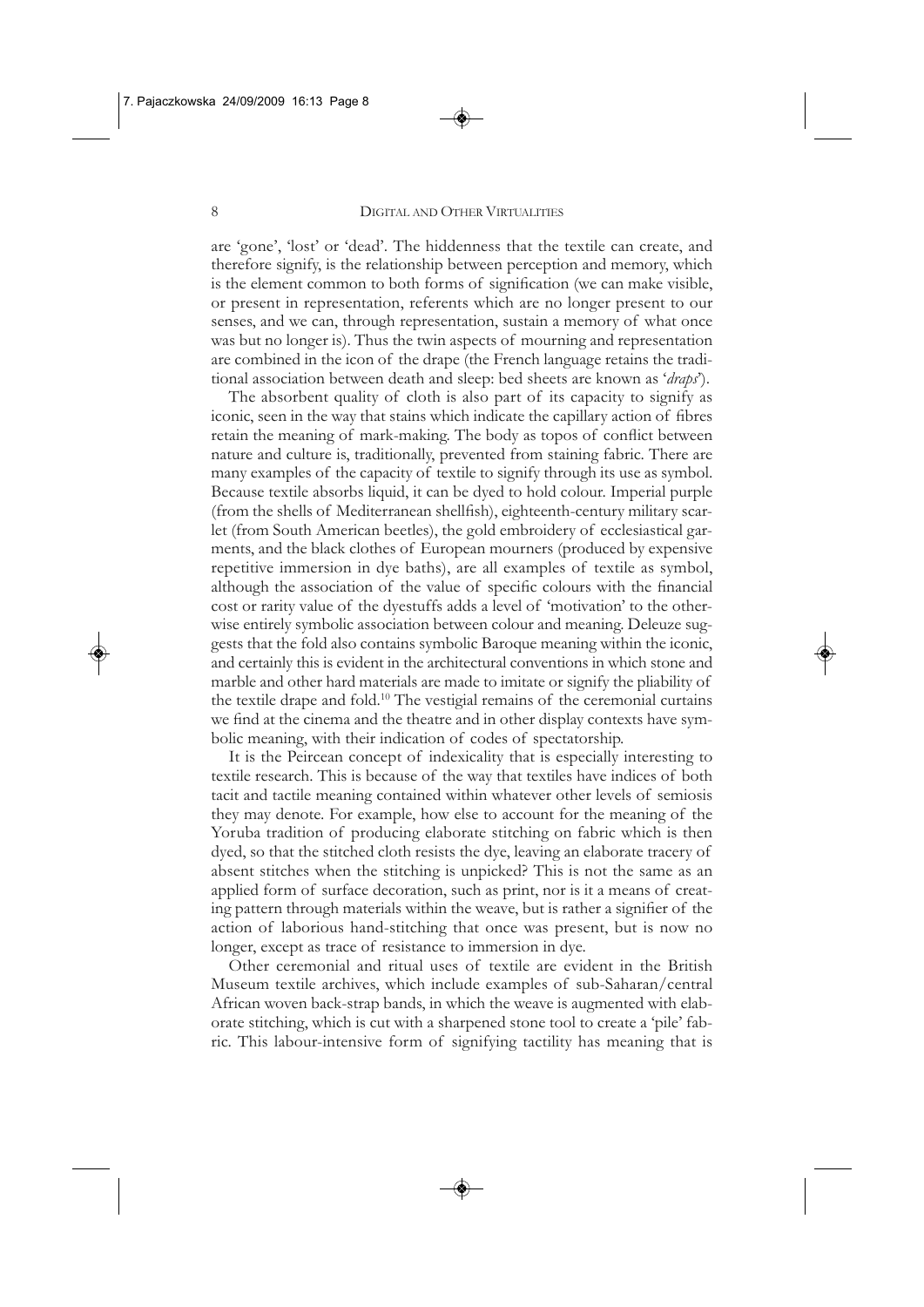different from the meanings of the geometrical patterns that can be produced by variations in the weaving technique itself. Even in societies where metals have not been discovered, needles are made from bone and are used for stitching in a way that is both functional and symbolic.

#### **Time**

Time is present in a number of ways within the meaning of textile as cultural object. The temporality of the tactile, haptic quality of the textile as sign depends on a paradox of presence and absence. The sign denotes meaningfully when it pertains to a referent that is absent. The sign then performs a memory-like function of retaining, in consciousness, what has been lost to the senses. The iconic serves to retain visual similarity, whereas the indexical serves to commemorate haptic presence, and it is the interplay between the absence of the contact and the presence of the sign which sets in motion the memory of a time in which tactile contact was present. This play of memory serves to form a connection in consciousness, to the unconscious bodily memory of the past body. The fact that the ego is a world of representations does not alter the fact that the ego is, as Freud asserted, 'first and foremost a body-ego'.11 It is the textile sign that most powerfully sets into play the symbolic equivalence between different sensory modalities. The modalities of tactile and optical refer us to a developmental process in which the bodily is gradually replaced by the virtual, symbolic and cerebral. If mapped as an imaginary line of 'ascent', the cultural narrative of human, sensory and moral growth should lead us from an existence of instincts and drives, transmitted through the smell, taste and touch of corporeal proximity, through the optical and acoustic sense of relative distance, towards the goal of complete abstraction of verbal and written language. This imaginary lineage has served as the moral narrative of the Western episteme, embodied in the Cartesian *cogito* and in the monotheist fantasy of the divine, especially as a pedagogy and as the ideology of imperialism. The time connoted in the meaning of the textile sign is the presence of the absence of touch. This gives textiles their power to convey, and elicit, memories of lost affect and relation. This may be why Winnicott's 'transitional object'<sup>12</sup> is usually a textile object.

The meaning of stitch contains within it the index of the time it takes for the hand to complete the gestures required for its production. The traces of this temporality, which is always a time prescribed by the body and the temporalities of embodiment, convey meaning which is somewhat specific to textiles. As the cultures of industrial manufacture and electronic reproduction generate a temporality of instantaneity, so the time of physical movement, which cannot be increased beyond certain skilled speeds, remains an important index of value. The temporality of stitch gives to textiles the status of Winnicott's 'transitional phenomenon', marking the meaning of threshold experiences of change and transformation. Cloth, used in rituals, is attributed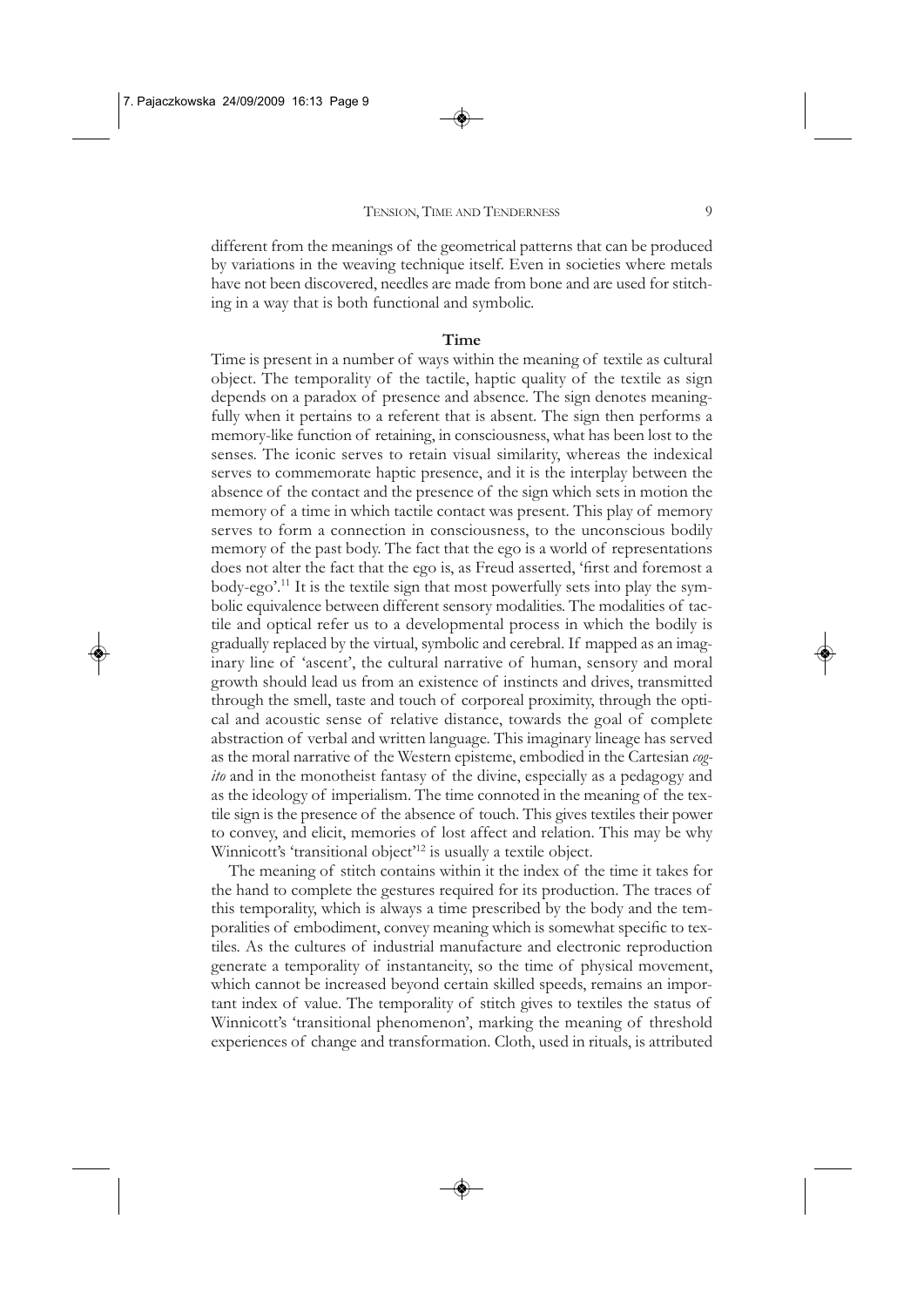magical powers of causing change, or of representing the belief that such change is possible. The mystery of how human subjectivity is capable of transitional changes from states of sensory experience to abstract knowledge is given recognition in rituals of transition.

The stitch as signifier restores a sense of the embodied experience of temporal limitation, because actions require the discipline of acquisition through fine motor control, and because each repeated enactment of the movement reiterates the whole series of actions that are 'held' in the muscular control of the now automatic gesture. The years of apprenticeship to the acquisition of tacit knowledge, as noted by Sennett, find no record in written archives but are given memorial recognition in the haptic indexical level of the sight of the textile artefact.<sup>13</sup>

The capacity of stitch to indicate a tacit understanding of the significance of holding has many possible origins. For example, the Judeo-Christian culture finds in the biblical book of Genesis the story of the originary moment of culture that demarcates the pre- from the post-lapsarian periods of humanity. The act that opens the story of the fall is the gesture of the hand reaching for the forbidden fruit of the tree of the knowledge of good and evil, a gesture that symbolizes the co-ordination of hand as the executive organ of both eye and mouth. The gesture that is the cultural 'rhyme' or replication of this hand, that reaches out to pluck the fruit, is the hand (of Adam) that sews together leaves to make garments with which to clothe the naked body that has taken on the meaning of shame. Although Adam goes on to plough and tend the land 'East of Eden', and Eve is allocated the travails of motherhood, it is interesting that this narrative of mythic origin should cite stitch as the originary moment of human culture. The narrators of Genesis (and we know they were several, since the narratives within the book itself are multiple) were no documentary anthropologists, and they thus give no fascinating accounts of the origins of needles, tools or even of thread made from hair or fibre. The interest in the history of technology is modern. What was significant for thousands of years was the history of knowledge: the episteme, not the *techne*. The meaning of the stitching contains the same indexical significance of embodied knowledge then as it does now: namely, that of the mystery of tacit, bodily knowledge. The stitch pierces, punctuates, penetrates, as it unites the separate edges, and within a single gesture it combines both aspects of the paradox of destruction and creation. It also replicates the hand–eye co-ordination that, when articulated with oral appetite and instinct, was judged to be transgressive, and in place of the oral instinct to devour we are given the idea of 'making', by transforming nature into culture. If it was the feminine principle that embodied the instinctive appetites of nature, and was punished by means of the embodied pains of nature, then it is the masculine principle that is given the task of confronting the self cleaved between nature and culture, and his is the work of continuously transforming nature into agricul-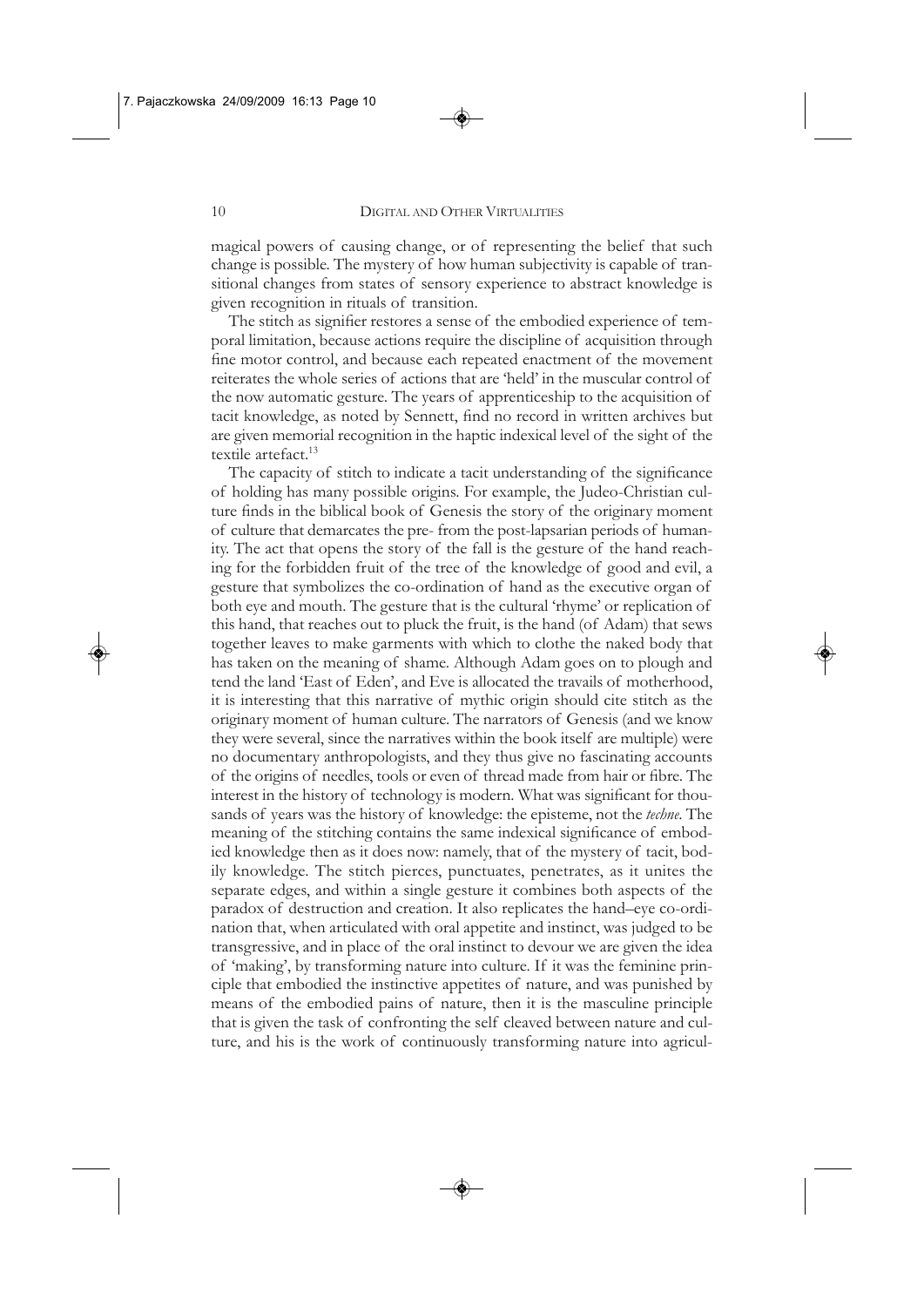ture. Sewing is the reflective act that enables self-consciousness to take the place of instinctive action, and we find the same morality present in the feminine rite of passage of sampler sewing across later generations.<sup>14</sup> For a girl to be occupied with her 'work' is to prevent the diabolical abuse that might otherwise occupy her 'idle hands'. It is not difficult to sense the latent presence of sexual ideational content, but this, although undeniable, is not the main thread of the narrative. At the level of the cultural meaning of textile artefacts, their cultural history in myth is one dimension of analysis. It is worth drawing attention here to the exhibition *The Fabric of Myth* (2008), which explored the significant use of thread, weaving and stitching metaphors in mythology, including the role of weaving in the Greek myths of Penelope, wife of Odysseus, and Arachne, who was turned into a spider; Clotho, one of the Fates, who spun the thread of life into existence; and Ariadne, who provided Perseus with the thread that enabled him to find his way out of the Minotaur's labyrinth.15 These themes were all represented in the exhibition in ancient and modern imagery, from Greek amphorae to the more recent work of Louise Bourgeois and Elaine Reichek.

# **Tenderness**

The stitch has a reparative level of indexical meaning that also relates to this level of bodily presence implicit in fabric, particularly in relation to the hand and holding. Again psychoanalysis offers us two concepts that are useful here: Winnicott's concept of 'holding' and Wilfred Bion's concept of 'the container/contained', both of which refer to a relationship experienced in infancy that is internalized to become a capacity of the self, and a symbolic process that takes place within the 'representational world' of the ego.<sup>16</sup> The etymological root of terms associated with the hand can be found in all words with the 'ten' or 'tain' element, which indicates their ideational origins in the unconscious concept of holding. The concepts of tension, tenement, tenacity, tenable, attainment, pertain, maintenance, entertainment, containment, are just some of the terms with traces of the meaning of holding. The complexity of the textile's capacity to 'hold' meanings relates to the indexical trace of the hands and their movements in the making of textiles, and the unconscious symbolism of 'holding' and 'containment'. Not only is the unconscious fantasy present in the etymology of the language of concepts of holding but there is an affective register that is evoked by the haptic quality of textiles. The concept of tenderness is the affective level that corresponds to the pre-Oedipal states of the 'holding' fantasy. Hungarian psychoanalyst Sándor Ferenczi writes of the 'confusion of tongues between child and adult' where the 'language of tenderness' of childhood becomes misconstrued by the adult as the 'language of desire'.17The meaning of tenderness is experienced as a property of the textile itself rather than as a memory from childhood, or as a fantasy of regression to dependence. This semiotic quality is responsible for the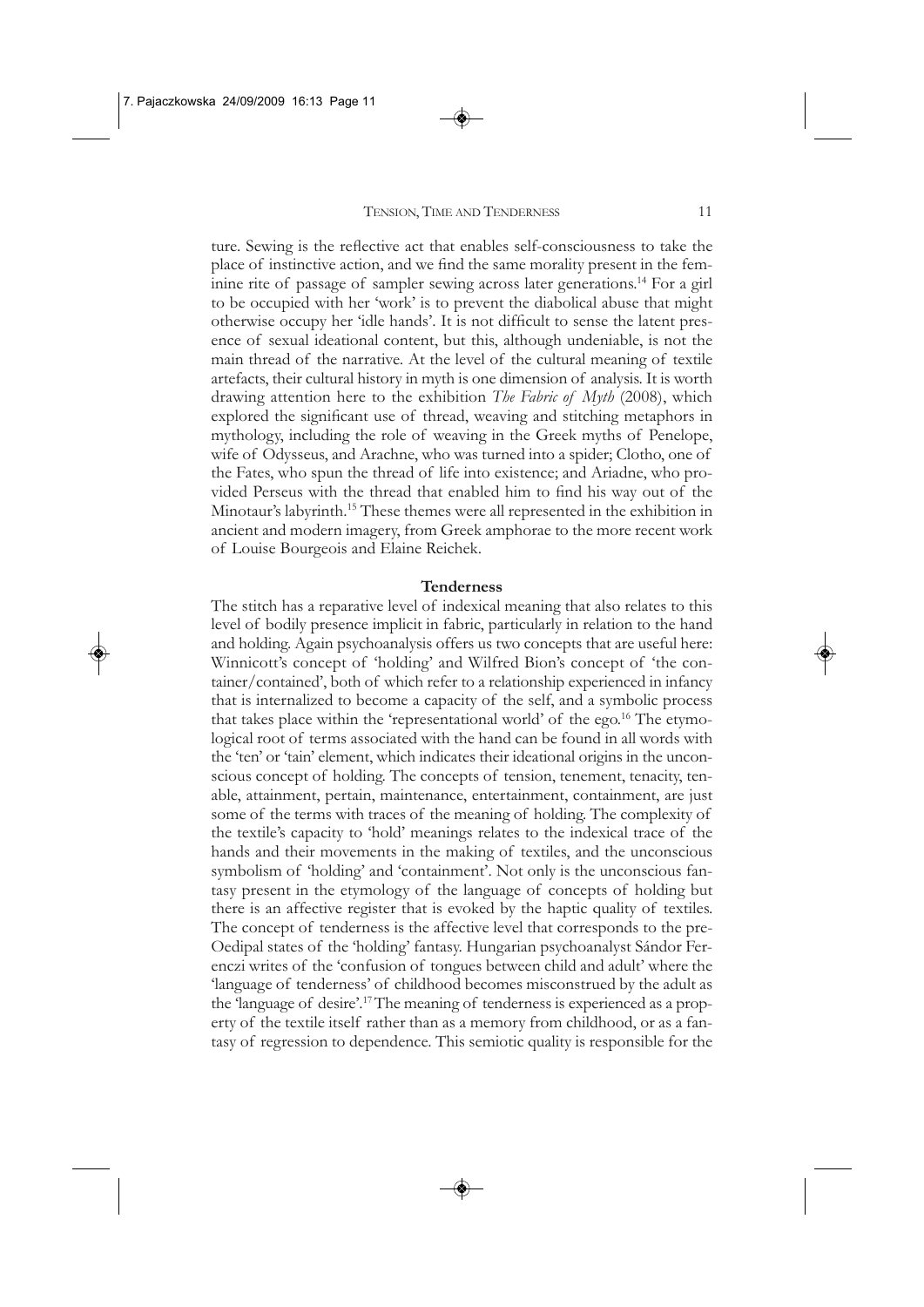attribution of a protective agency to cloth and textiles, including their use as magical materials in the history of medicine. Related to the superstitious or irrational belief in the curative power of touch, the haptic meanings contained by the semiotics of textile at an indexical level are significant.

Another dimension of the indexical significance of the hand–eye co-ordination that leaves its trace within the textile artefact is one with specific meaning in a post-industrial age. The stitch, like the hand-drawn line, the brushstroke or Barthes's 'grain of the voice',<sup>18</sup> is the trace of a movement that refers us to a time in which experience was tangible and available through the senses as guarantor of presence. The power of this indexical trace of a time of presence is both sensual and affective. When we urge a fantasist to 'Wake up and smell the coffee!', there is a gain of pleasure from the release of energy that is used, in consciousness, to keep the concepts of time and smell separate, and the joke that conjoins different sensory registers is based on the idea of smell as a sense of the experience of the present and the real. The relation of memory to taste, smell and other sensory registers of visual and acoustic representations is complex, but the absorbent qualities of the textile endow it with both tactile and olfactory presence. Fabric, in its paradoxical transposition of sensory registers, restores to us the memory of an experience that took the form of 'states of being' rather than organized separate sensory modalities. This memory offers the promise of a return to a lost 'oceanic' state of synaesthetic synergy, where boundaries differentiating self from other have become fluid, permeable or mutable. The promise held by the fantasy of the restoration of this state, from memory to actuality, is one of the elimination of affects of loss, suspension of anxiety, and a lifting of the burden of sense used for reality testing and self-observation. It is a fantasy of the potential victory of the 'pleasure principle' over the 'reality principle'. The illusion of a hyper-reality that is generated by the augmented virtual reality of new information technologies is one in which embodied knowledge becomes disconnected from judgement and is channelled through the senses as perceptual rather than self-reflexive. The two meanings of the adjective 'haptic' illustrate this clearly. In techno-speak the term 'haptic' refers to the production, through software, of the illusion of real, because embodied, actions. The training in the gestures of surgery or in machine operation can take place remotely through the science of computer 'haptics'. The other meaning of 'haptic' refers to the sensory relationship that exists between optical and tactile, or the muscular action of manual dexterity. Sometimes it is used to refer more generally to the relation between optical and visceral senses, as in Laura Marks's writing on film.19 'The haptic' is a quality that is strongly indicated within the meaning of textiles, and it can give cloth powerful meanings of relationality. It is one of the qualities of the haptic that it is not easily rendered in verbal, symbolic or spoken language, but is closer to iconic and indexical forms of signification. The haptic is not, therefore, subject to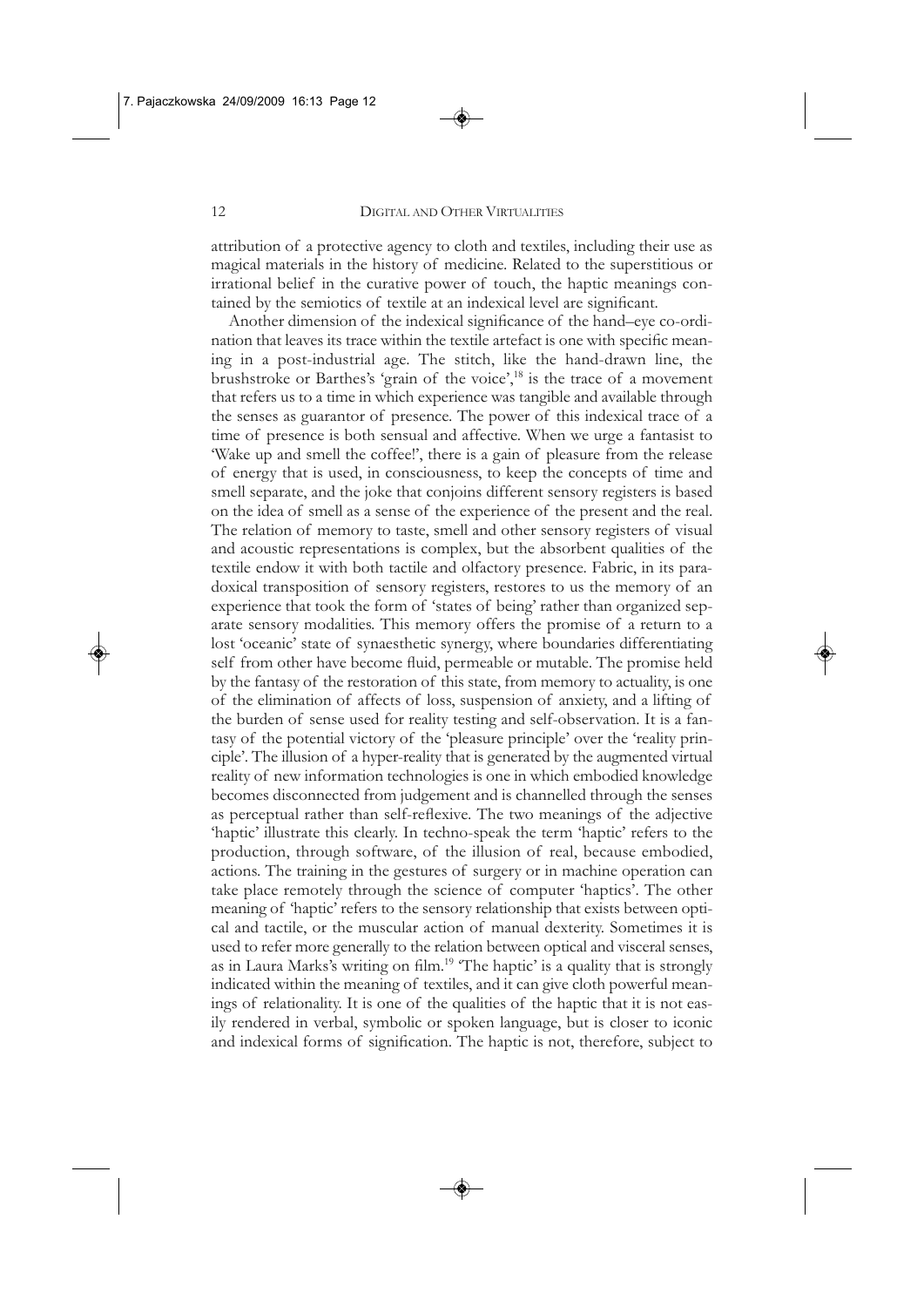the rigours of syntax, with its requirements of a triangulated relation between subject, object and verb. If the subject of syntax is either passive or active in relation to its object and its verb, this is not the case in the logic of the haptic, so that 'doing' can have the meaning of 'being done to' in a way that combines active and passive both simultaneously and indivisibly. The pleasures of the illusion of such fusion offer endless horizons to narcissism by removing all focused sense of agency and therefore of both frustration (failed agency), or responsibility (agency realized).

#### **The agency of textiles**

To bring the semiotic method to textiles is to acknowledge the potential of textile as a complex cultural object of knowledge, as well as matter. This is to acknowledge that the set of cultural practices comprising textiles are too interesting and important to be overlooked in the interests of 'using' textiles as material. Although an essential element of textiles culture is material science, it is not a science that analyses textiles as inert matter. The frontiers of material science and textiles are acknowledging the agency of textiles as materials with interesting and powerful 'conformable' properties which have advantages in research fields where questions of scale, of mobility, of pliability and ambient surface are necessary. The potential for textiles to provide substrates for the growth of new neural tissue is becoming part of current medical research practice. The potential for textiles to give form to polymeric yarns with various degrees and types of conductivity is another indication of the importance of textiles for research into intelligent and smart fabrics in a material science context.20

This quality of being 'relational' or 'connective', which is an integral part of the meaning and matter of textile, is what gives it this power of 'agency', in the terms discussed by Alfred Gell.<sup>21</sup> As we work to secure the cultural recognition of textiles as a complex matter with agency, it is important not to overlook the valuable qualities, both of liminality and as a paradoxical 'subjective object', that are inherent in the haptic dimension of its materiality. This means that having secured its status as 'object' we now need, also, to further explore and understand textiles as a complex practice.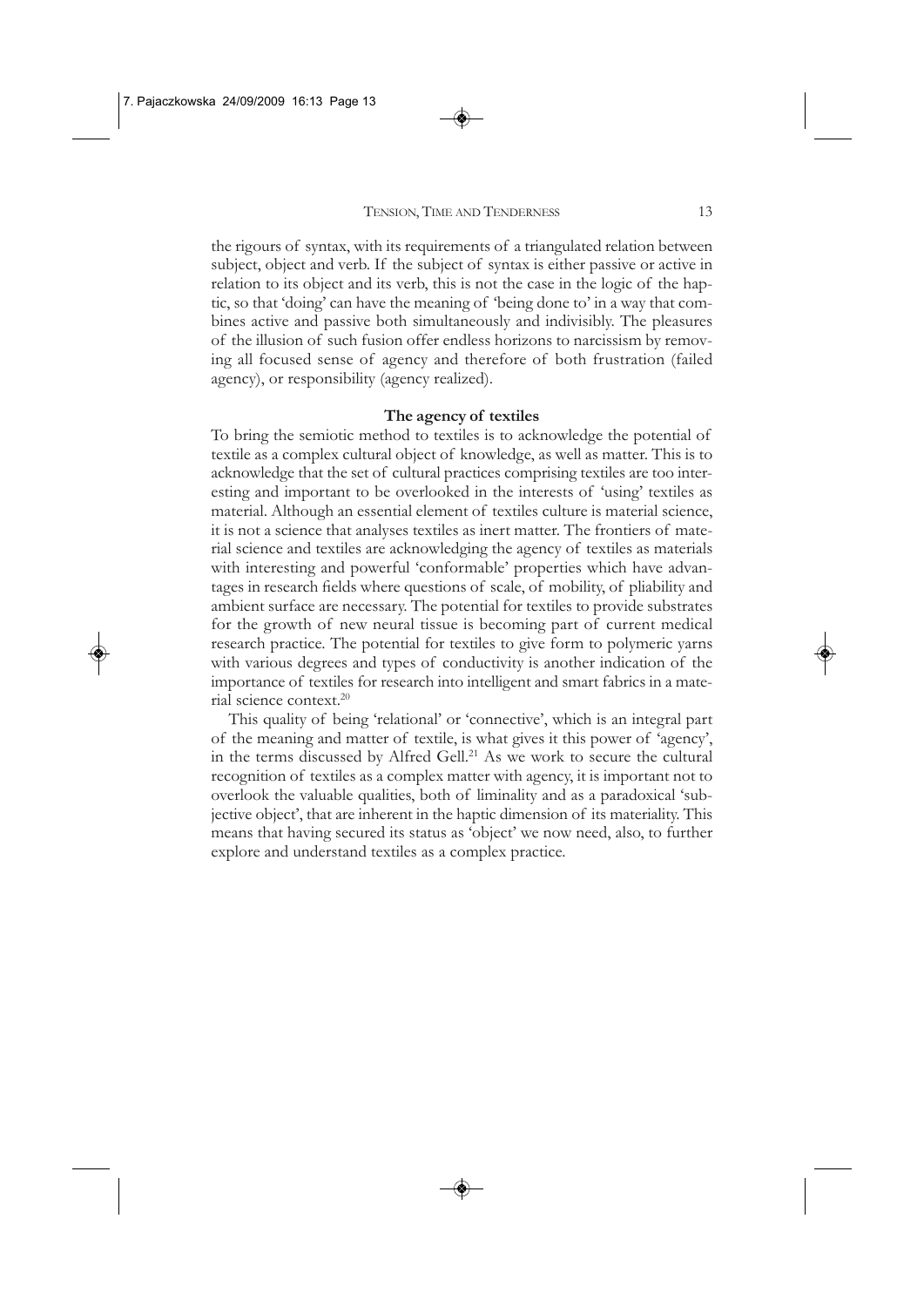# NOTES

◈

### **Chapter 7. Tension, Time and Tenderness**

I would like to thank Cathy Johns for her editorial help. Additional thanks to Emma Shercliff and the research students at the Royal College of Art.

- 1 Rozsika Parker's groundbreaking work in helping to establish this discourse should be mentioned here. See Rozsika Parker, *The Subversive Stitch: Embroidery and the Making of the Feminine* (London: Women's Press, 1984).
- 2 Claire Pajaczkowska, 'On stuff and nonsense: the complexity of cloth', *Textile: The Journal of Cloth and Culture* 3/3 (2005), pp. 220–49; Claire Pajaczkowska, 'Thread of attachment', *Textile: The Journal of Cloth and Culture* 5/2 (2007), pp. 140–52.
- 3 Roland Barthes, *Mythologies* [1957], trans. Annette Lavers (London: Vintage, 1993), pp. 97–9.
- 4 Barthes: *Mythologies*, pp. 109–59.
- 5 Roland Barthes, *The Fashion System* [1967], trans. Matthew Ward and Richard Howard (London: Jonathan Cape, 1983).
- 6 See, for example Christian Metz, *The Imaginary Signifier: Psychoanalysis and the Cinema* [1977], trans. Celia Britton, Annwyl Williams, Ben Brewster and Alfred Guzzetti (Bloomington: Indiana University Press, 1982); Stephen Heath, 'Narrative space', in *Questions of Cinema* (Bloomington: Indiana University Press, 1981), pp. 19–75; Peter Wollen, *Signs and Meaning in the Cinema* (London: Secker and Warburg/BFI, 1969); Jean-Louis Comolli and Jean Narboni, 'Cinema/Ideology/Criticism' [1969], trans. Susan Bennett, *Screen* 12/1 (1971), pp. 27–36; 12/2 (1972), pp. 145–55; 13/1 (1972), pp. 120–31; Catherine Dormor, 'skin:textile:film', *Textile: The Journal of Cloth and Culture* 6/3 (2008), pp. 238–53.
- 7 The cultural significance of the collar and lapels is discussed in Barry Curtis and Claire Pajaczkowska, 'Looking sharp', in Marketa Uhlirova (ed.), *If Looks Could Kill: Cinema's Images of Fashion, Crime and Violence* (London: Koenig, 2008), pp. 62– 6.
- 8 As discussed in Richard Sennett, *The Craftsman* (New Haven: Yale University Press, 2008).
- 9 Anton Ehrenzweig, 'The four stages of the articulation process', in *The Psychoanalysis of Artistic Vision and Hearing* (London: Routledge and Kegan Paul, 1953), pp. 116–25.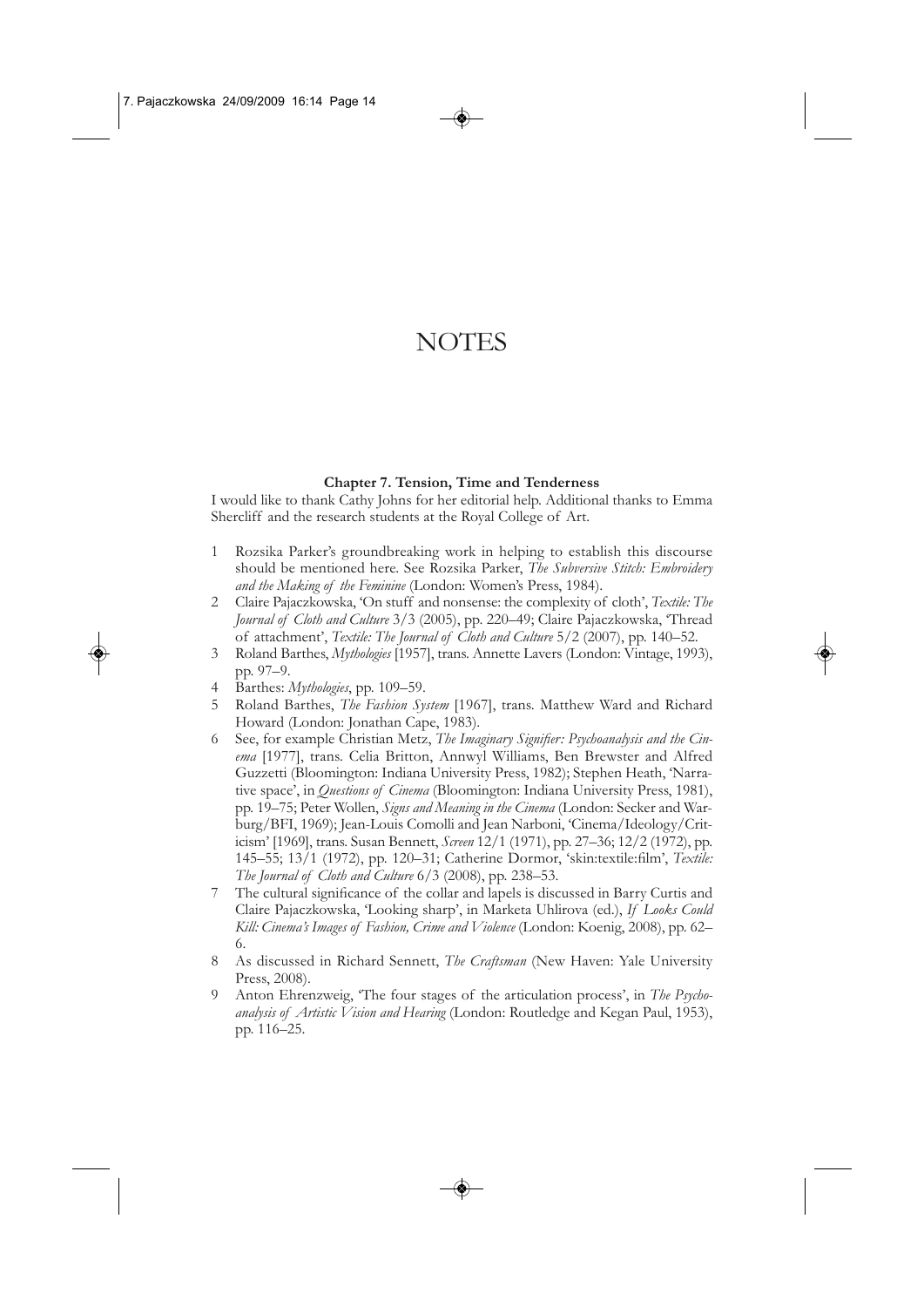- 10 Gilles Deleuze, *The Fold: Leibniz and the Baroque* [1988]*,* trans. Tom Conley (London: Continuum, 2006). See also Gen Doy's examination of the cultural significance of drapery in art, *Drapery: Classicism and Barbarism in Visual Culture* (London: I.B.Tauris, 2002).
- 11 Sigmund Freud, 'The Ego and the Id' [1923], trans. Joan Riviere, in *The Standard Edition of the Complete Psychological Works of Sigmund Freud*, vol. 19, ed. James Strachey (London: Hogarth, 1960), p. 27.
- 12 Donald W. Winnicott, 'Transitional objects and transitional phenomena' [1953], in *Collected Papers: Through Paediatrics to Psycho-analysis* (London: Tavistock, 1958).
- 13 Sennett: The Craftsman.
- 14 See Parker: *The Subversive Stitch* for a discussion of the cultural history of women's sewing activity*.*
- 15 Kathryn Sullivan Kruger, Antonia Harrison and James Young (eds), *The Fabric of Myth* (Warwickshire: Compton Verney, 2008). This catalogue accompanied the exhibition *The Fabric of Myth* at Compton Verney, 21 June – 7 September 2008.
- 16 Winnicott: 'Transitional objects'; Wilfred R. Bion, *Elements of Psycho-Analysis* (New York: Basic, 1963).
- 17 Sándor Ferenczi, 'Confusion of tongues between adults and the child' [1933], in *Final Contributions to the Problems and Methods of Psycho-analysis* [1955], ed. Michael Balint, trans. Eric Mosbacher *et al.* (London: Karnac, 1994), pp. 156–67.
- 18 Roland Barthes, 'The grain of the voice', in *Image, Music, Text*, trans. Stephen Heath (London: Fontana, 1977), pp. 182–3.
- 19 Laura U. Marks, The Skin of the Film: Intercultural Cinema, Embodiment, and the Senses (Durham: Duke University Press, 2000).
- 20 The frontier of research opened up by the new medical textiles is discussed in Chloe Colchester, *Textiles Today: a Global Survey of Trends and Traditions* (London: Thames & Hudson, 2007).
- 21 Alfred Gell, *Art and Agency: an Anthropological Theory* (Oxford: Oxford University Press, 1998).